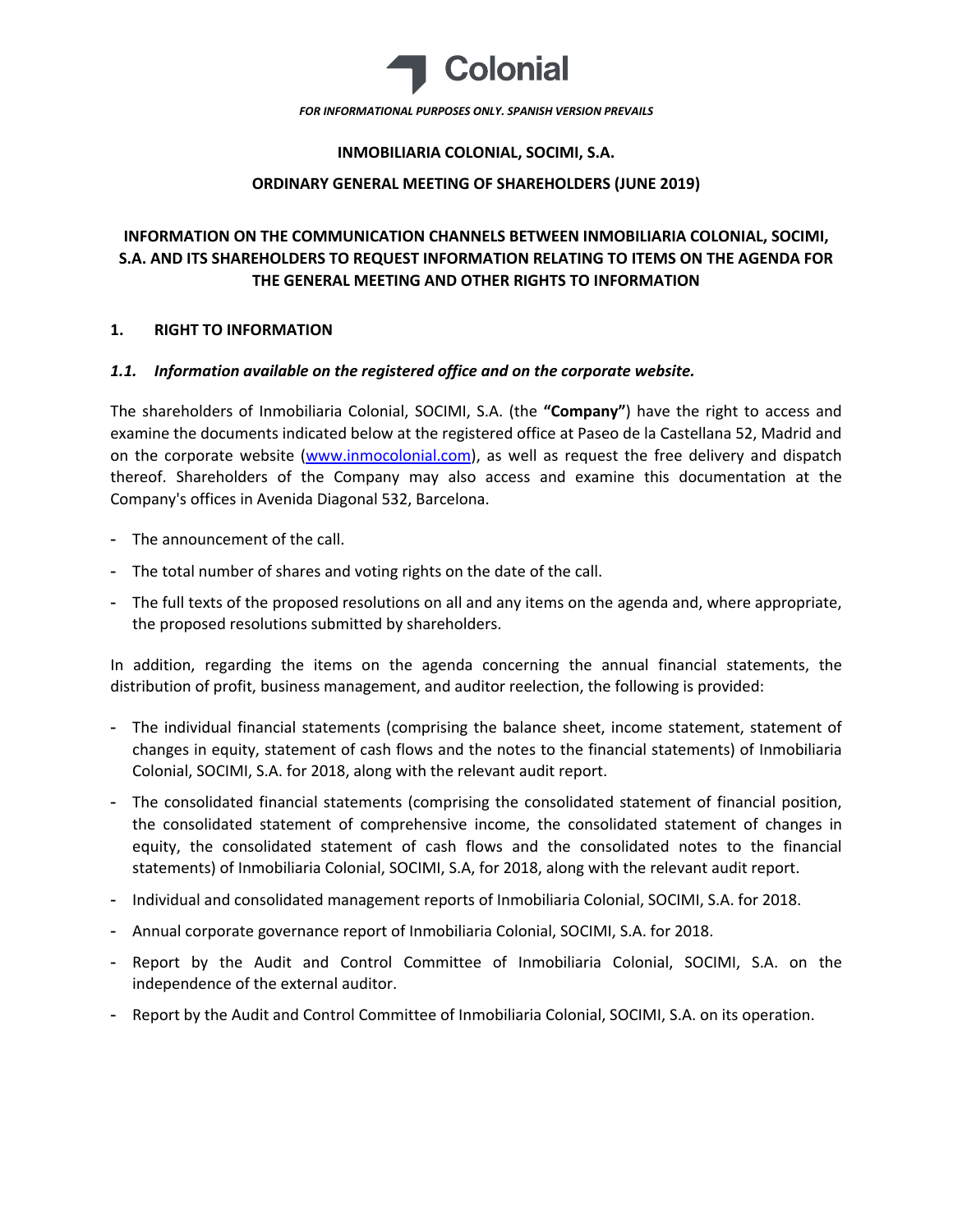

In connection with the items on the agenda regarding the authorisations of the Board of Directors, the following is provided:

- Report by the Board of Directors in connection with the proposed resolution to authorise the Board of Directors to increase the share capital pursuant to article 297.1.b) of the revised text of the Spanish Limited Liability Companies Law.

In connection with the items on the agenda regarding the ratification and appointment of the Directors, the following is provided:

- Report by the Appointments and Remuneration Committee on the proposed resolutions for the ratification and appointment of Directors.
- Report by the Board of Directors of Inmobiliaria Colonial, SOCIMI, S.A. on the proposed resolutions to ratify and appoint Directors.
- Information (identity, resumé and category) of the female Directors whose ratification and appointment is put to the vote of the Ordinary General Meeting of Shareholders.
- Report by the Appointments and Remuneration Committee of Inmobiliaria Colonial, SOCIMI, S.A. on its operations.

In connection with the items on the agenda regarding the remuneration of the Directors, the following is provided:

- Annual remuneration report for Directors of Inmobiliaria Colonial, SOCIMI, S.A. for 2018.
- Remuneration Policy of Directors of Inmobiliaria Colonial, SOCIMI, S.A. for years 2020, 2021 and 2022.
- Report by the Appointments and Remuneration Committee of Inmobiliaria Colonial, SOCIMI, S.A on the proposal for the approval of the remuneration policy of Directors of Inmobiliaria Colonial, SOCIMI, S.A for years 2020, 2021 and 2022.
- Report by the Board of Directors on the proposal for the approval of the remuneration policy of Directors of Inmobiliaria Colonial, SOCIMI, S.A for years 2020, 2021 and 2022.

Also, generally:

- Information on the communication channels between the Company and the shareholders.
- Model attendance, proxy and remote voting card.
- Means and procedures to grant proxies for the General Meeting and to cast a remote vote.
- Operating Rules for the Online Shareholders' Forum.

#### *1.2. Right to information before the General Meeting*

Upon calling the meeting, and up to 5 days before the date set for the General Meeting, the Company's shareholders will be entitled to request such information or clarifications as they deem necessary in connection with the items on the agenda or to submit any questions they consider appropriate in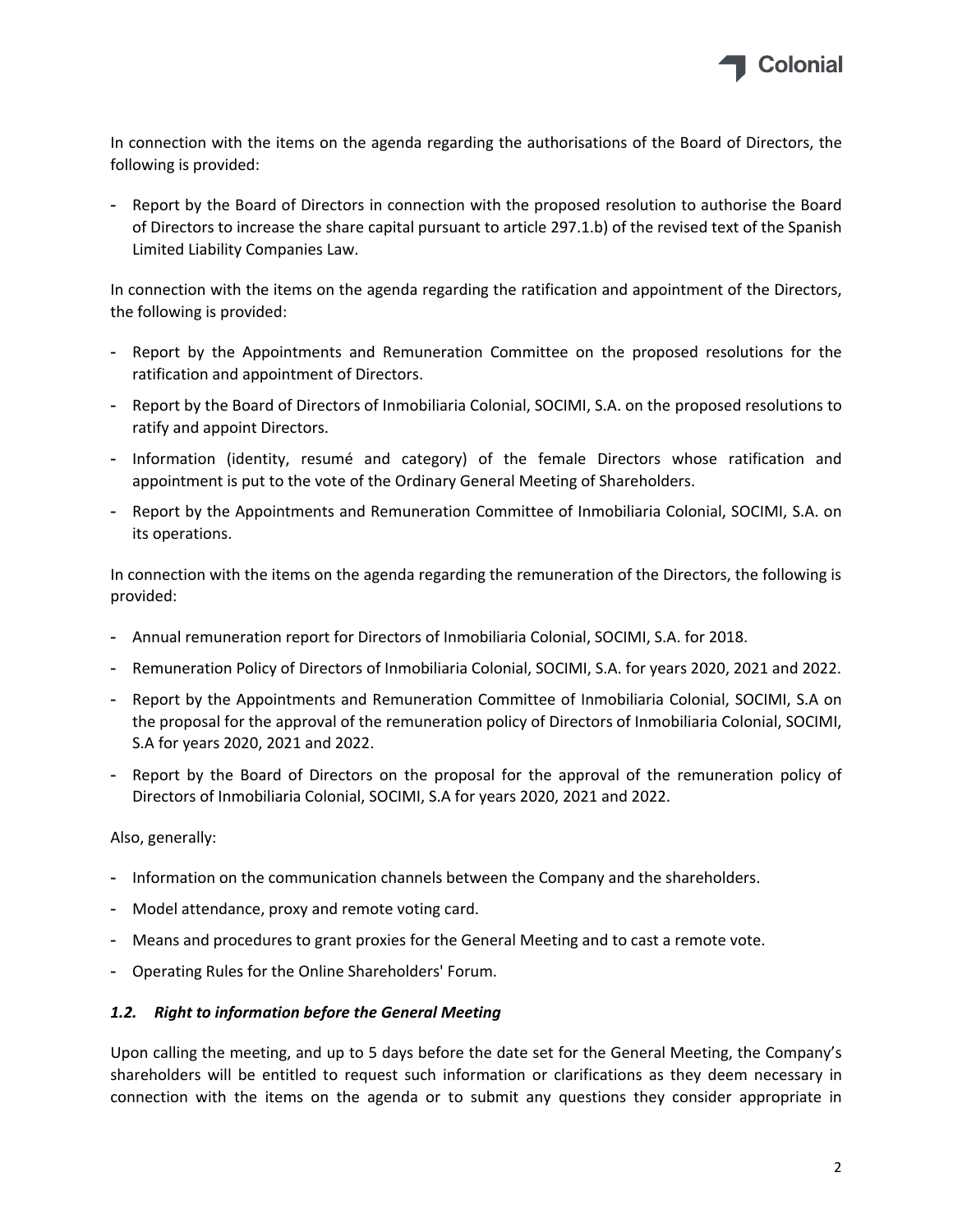

writing. Shareholders may also request in writing within the same time frame, any clarifications they consider necessary in relation to any public information that the Company may have disclosed to the Spanish Securities Market Commission (the **"CNMV"**) since the date of the immediately preceding General Meeting, or regarding the auditor's report.

The Company shall be required to provide the information requested, except in such cases where (i) the information may be unnecessary to safeguard the shareholder's rights; (ii) there are objective reasons to believe that the information could be used for purposes that are not related to the Company; and/or (iii) disclosing such information may damage the Company or related companies.

Notwithstanding the above, a request for information cannot be refused when it is supported by a number of shareholders of the Company who make up at least 25% of the Company's share capital. The shareholder shall be liable for any damages caused by abusive or damaging use of the requested information.

Valid requests for information, clarifications or questions made in writing and the written replies thereto, will be included on the Company's website [\(www.inmocolonial.com\)](http://www.inmocolonial.com/). However, when, prior to raising a specific question, the requested information is clearly, expressly and directly available to all shareholders on the Company's website [\(www.inmocolonial.com](http://www.inmocolonial.com/)) in a question-answer format, the Company may limit their reply to the information provided on the Company's website.

All requests for documentation and/or information must include the personal details of the person who submitted the same and, in particular, the name and surname(s) or corporate name of the shareholder and the number of shares that they hold; and such requests must be submitted by one of the following methods:

- Post: to the registered office at Paseo de la Castellana 52, 28046 Madrid or the Company's office in Avenida Diagonal 532, 08006 Barcelona.
- Email address: [accionistas@inmocolonial.com.](mailto:accionistas@inmocolonial.com)

## *1.3. Right to information during the General Meeting*

During the General Meeting, shareholders of the Company may verbally request any information or clarifications they consider necessary in relation to the items included on the agenda or any clarifications they deem necessary in relation to any public information that the Company may have disclosed to the CNMV since the date of the immediately preceding General Meeting, or regarding the auditor's report.

The requests for information or clarifications that, in relation to the items referred to in the previous paragraph, shareholders make to the Chairman during the General Meeting of Shareholders, or in writing from the fifth day before the meeting is held, will be answered verbally during the meeting by any of the directors present, at the behest of the Chairman. If it were not possible to comply with the rights of the shareholder at such time, the information required shall be provided in writing within the 7 days following the date on which the General Meeting of Shareholders was held.

The Company shall be required to provide the information requested, except in such cases where (i) the information may be unnecessary to safeguard the shareholder's rights; (ii) there are objective reasons to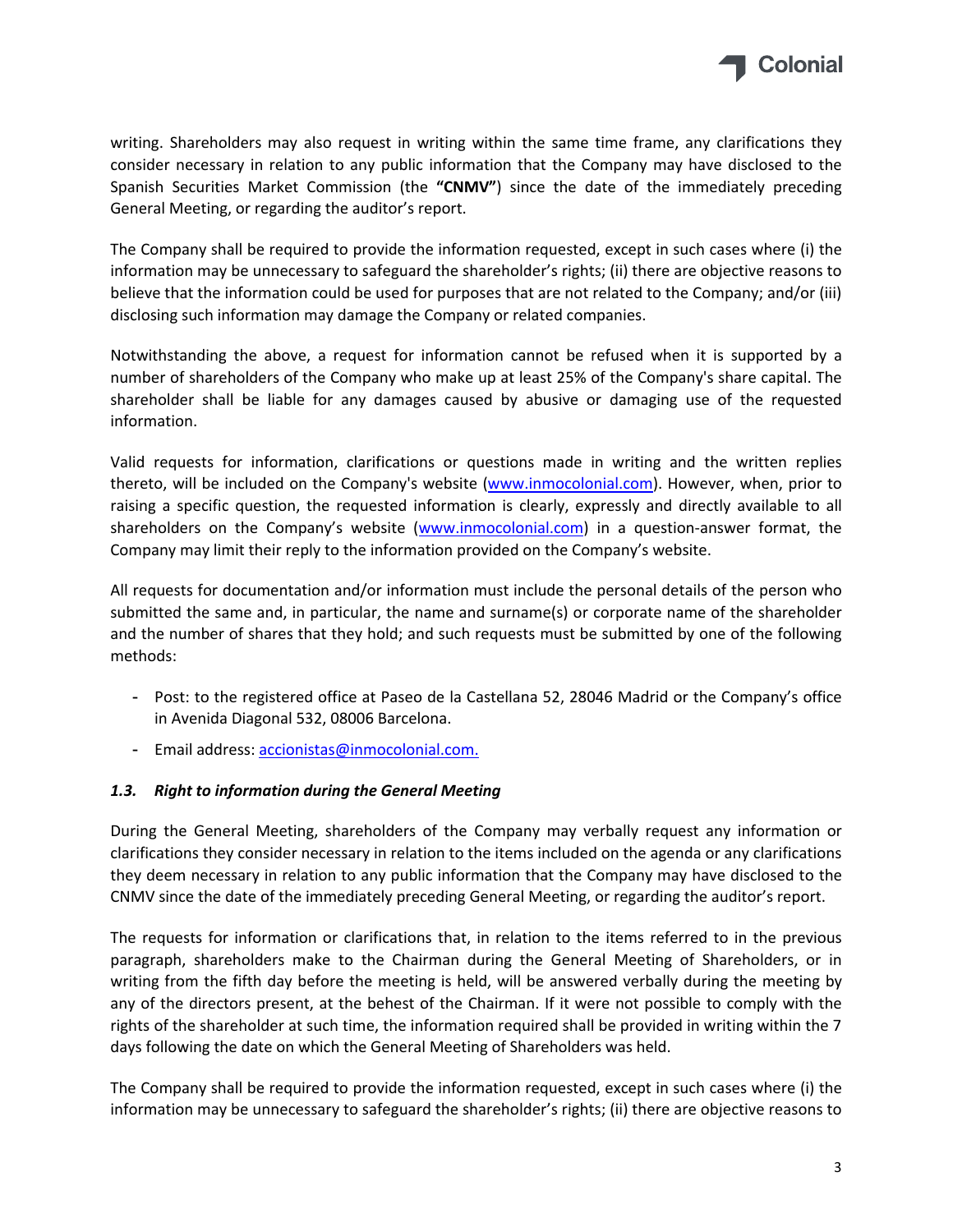

believe that the information could be used for purposes that are not related to the Company; and/or (iii) disclosing such information may damage the Company or related companies. Violation of the right to information during a General Meeting shall not be considered grounds to contest the General Meeting.

Notwithstanding the above, a request for information cannot be refused when it is supported by a number of shareholders of the Company who make up at least 25% of the Company's share capital. The shareholder shall be liable for any damages caused by abusive or damaging use of the requested information.

Valid requests for information, clarifications or questions made in writing and the written replies thereto, will be included on the Company's website [\(www.inmocolonial.com\)](http://www.inmocolonial.com/). However, when, prior to raising a specific question, the requested information is clearly, expressly and directly available to all shareholders on the Company's website [\(www.inmocolonial.com](http://www.inmocolonial.com/)) in a question-answer format, the Company may limit their reply to the information provided on the Company's website.

Shareholders who wish to speak at the General Meeting will be called at the time and in the order determined by the Presiding Panel of such Meeting.

In order to speak at the meeting, shareholders or their representatives shall identify themselves before the Notary Public, or, where appropriate, before the Presiding Panel of the General Meeting, providing their relevant attendance card or certificate, their identity documentation and indicating the number of shares they hold, or, where appropriate, represent. Should the shareholders or representatives who speak wish to have their comments recorded in writing in the minutes of the General Meeting of Shareholders, they should present their contribution in writing, at the time, to the Notary Public or Presiding Panel of the General Meeting of Shareholders, so they may check it when they speak.

## **2. THE RIGHT TO ADD TO THE AGENDA OR TO PRESENT NEW PROPOSED RESOLUTIONS**

Shareholders of the company representing at least 3% of the share capital may request the publication of a supplement to the call to the Ordinary General Meeting of Shareholders that includes one or more items on the agenda, provided the new items are accompanied by the reasons for it or, where applicable, a reasoned proposed resolution. Such right shall be exercised by delivering a certified notice to the Company, which must be received at its registered office, located at Paseo de la Castellana 52 Madrid, within 5 days from the date of publication of the call. The supplement to the call must be published at least 15 days prior to the date set to hold the General Meeting.

Likewise, shareholders representing at least 3% of the Company's share capital may, within the same time frame and in the same form as indicated in the paragraph above, present well-grounded proposed resolutions on items that are already on the agenda or that should be included in the agenda of the General Meeting called. Upon receipt of such proposals, the Company shall ensure that the proposals and any accompanying documentation, if any, are disseminated among the other shareholders by keeping them published on the corporate website [\(www.inmocolonial.com](http://www.inmocolonial.com/)).